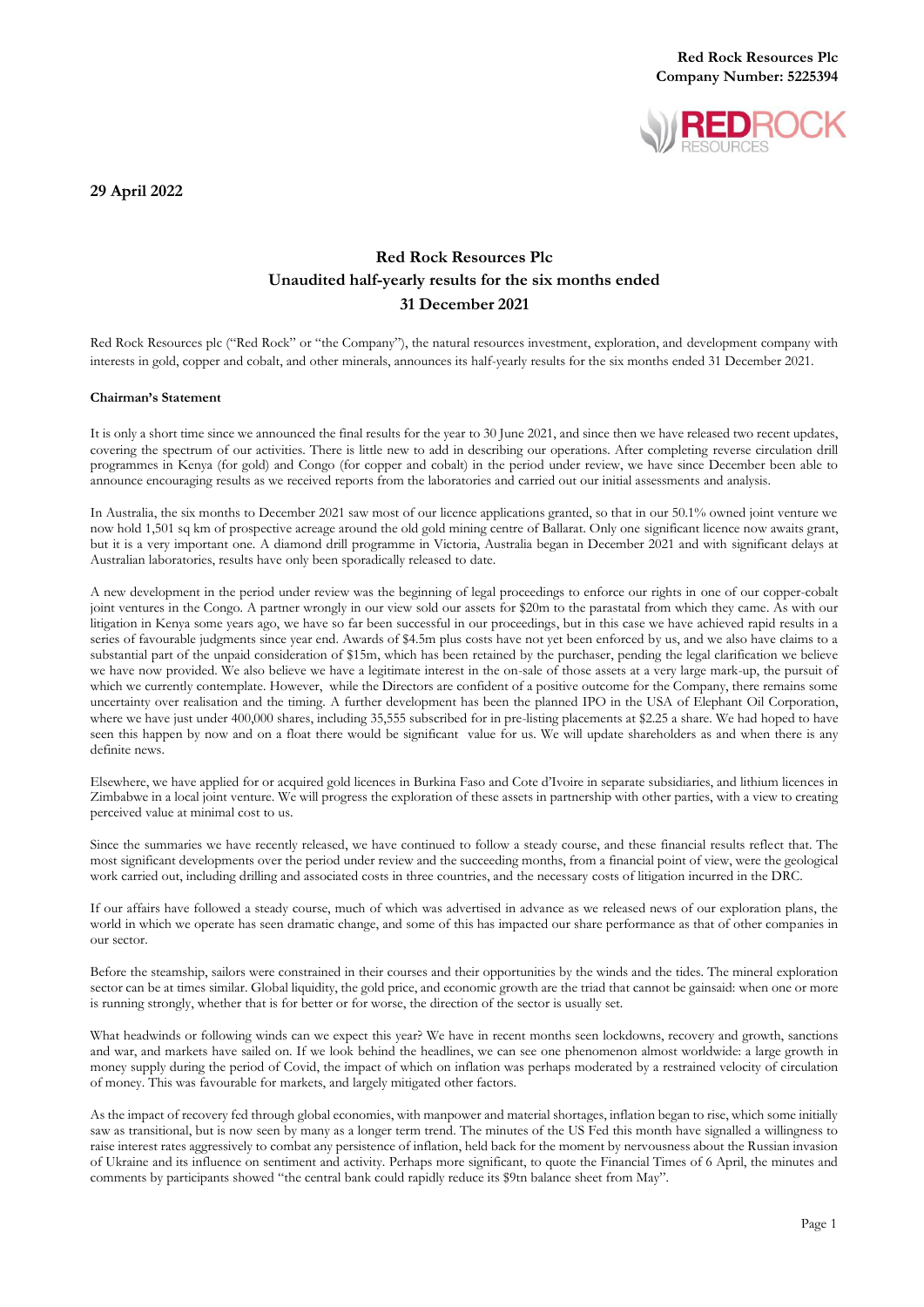We may question whether the US Government will persist if there is a strong reaction to tightening: it did not in 2017, and the lesson to the rest of the world was if the US could not do it, they certainly could not. But if it does not, then inflation will appear undefeatable. Either way, the trend in rates looks upward, and if that affects liquidity, it is not benign for the sector.

For the gold price, higher rates are both the best of friends and the worst of enemies. If people look short-term at the gap in yields between bonds and deposits and gold, they may feel inclined to switch out of gold. That has perhaps been the mood the market has become used to. If, however, they see inflation remaining slightly longer term, they will remember how good gold is as an inflation hedge and retain it. If they begin to lose faith in fiat currencies and the ability of democratic governments to control their loss of value, they will want to hold a great deal more gold. We may be moving towards the second and third of these situations.

As for economic growth, we seemed set fair for a period of recovery around the world earlier in the year. The war in Ukraine, and the attempts of China to enforce a zero Covid policy in the face of a rapid spread of infections, are causing a decline in confidence. With free markets around the world, the capacity of the global economy to recover rapidly from setbacks and economic shocks has been proven many times, and our base assumption may be that this will be demonstrated again.

So, of the three factors, we may judge perhaps as follows: liquidity, slightly negative and slightly concerning; gold price, positive to very positive; economic growth, cautious tinged with optimism.

The Company will continue to bear in mind the risks and constraints of operating in uncertain markets. In its current form, since 2016, Red Rock has shown stability in its performance, while broadening and advancing its asset base. One point of continuity is that it has tended to outperform in periods of high liquidity and growth, and especially in strong markets for gold. Without losing the entrepreneurial spirit that allows it to seize opportunities and engage in accretive deal making, there will be a strong focus on cash generation and creating opportunities for value crystallization.

The addition of new early-stage exploration subsidiaries in West Africa and the lithium venture in Zimbabwe, and the search for cobalt and copper in the DRC, create new opportunities for partnership and value recognition outside of just gold, these being in the battery metals space.

The coming period will have great economic and political challenges, but we are confident, having considered the range of possible outcomes, that with prudence and skill we will turn this into a period of remarkable opportunity. We will, like other explorers, operate with limited financial resources but are confident in our ability to keep the business adequately funded. Meanwhile, we thank all stakeholders for their ongoing support for the Company and its ventures.

Andrew Bell Chairman 29 April 2022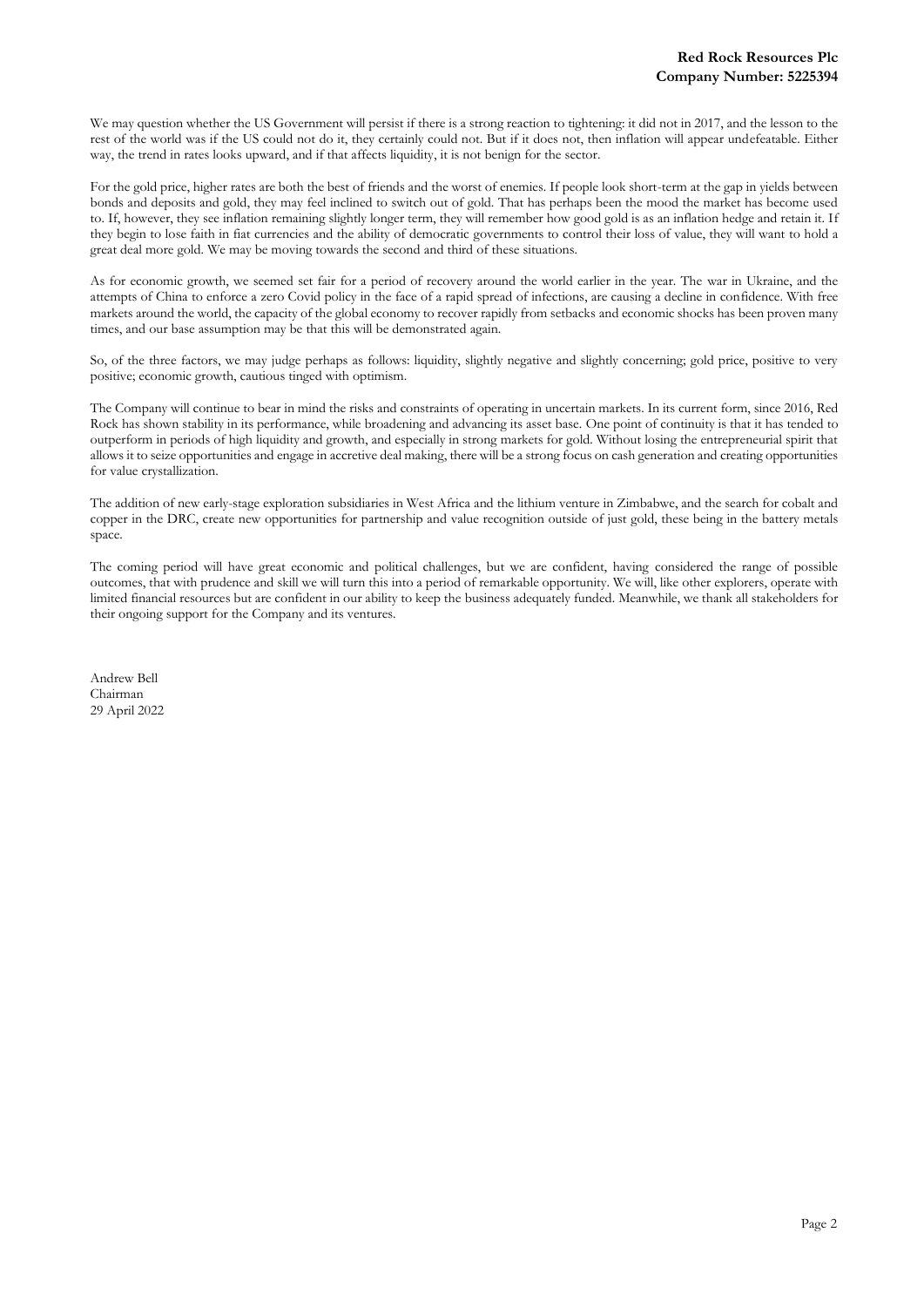## **Consolidated Statement of Financial Position as at 31 December 2021**

|                                                                              | <b>Notes</b> | 31 December<br>2021<br>Unaudited,<br>$\pounds$ '000 | 31 December<br>2020<br>Unaudited,<br>$\mathcal{L}^{000}$ | 30 June<br>2021<br>Audited,<br>$\mathcal{L}^{000}$ |
|------------------------------------------------------------------------------|--------------|-----------------------------------------------------|----------------------------------------------------------|----------------------------------------------------|
| <b>ASSETS</b>                                                                |              |                                                     |                                                          |                                                    |
| Non-current assets                                                           |              |                                                     |                                                          |                                                    |
| Investments in associates and joint ventures                                 |              | 1,699                                               | 1,584                                                    | 1,585                                              |
| Financial instruments                                                        | $\,8\,$      | 748                                                 | 3,195                                                    | 1,755                                              |
| <b>Exploration</b> assets                                                    | 9            | 13,653                                              | 13,370                                                   | 13,515                                             |
| Mineral tenements                                                            |              | 180                                                 | 85                                                       | 124                                                |
| Non-current receivables                                                      |              | 1,344                                               | 1,344                                                    | 1,344                                              |
| Total non-current assets                                                     |              | 17,624                                              | 19,578                                                   | 18,323                                             |
| <b>Current assets</b>                                                        |              |                                                     |                                                          |                                                    |
| Cash and cash equivalents                                                    |              | 182                                                 | 435                                                      | 457                                                |
| Financial assets - investment in derivatives                                 |              |                                                     | 3                                                        |                                                    |
| Loans and other receivables                                                  |              | 508                                                 | 543                                                      | 560                                                |
| Total current assets                                                         |              | 690                                                 | 981                                                      | 1,017                                              |
| <b>TOTAL ASSETS</b>                                                          |              | 18,314                                              | 20,559                                                   | 19,340                                             |
| <b>EQUITY AND LIABILITIES</b><br>Equity attributable to owners of the parent |              |                                                     |                                                          |                                                    |
| Called up share capital                                                      | 10           | 2,835                                               | 2,810                                                    | 2,835                                              |
| Share premium account                                                        |              | 30,924                                              | 28,319                                                   | 30,924                                             |
| Other reserves                                                               |              | 652                                                 | 3,128                                                    | 1,627                                              |
| Retained earnings                                                            |              | (18, 314)                                           | (17, 444)                                                | (18, 741)                                          |
| Total equity attributable to owners of the parent                            |              | 16,097                                              | 16,813                                                   | 16,645                                             |
| Non-controlling interest                                                     |              | (319)                                               | (154)                                                    | (199)                                              |
| Total equity                                                                 |              | 15,778                                              | 16,659                                                   | 16,446                                             |
| <b>LIABILITIES</b>                                                           |              |                                                     |                                                          |                                                    |
| Non-current liabilities                                                      |              |                                                     |                                                          |                                                    |
| Trade and other payables                                                     |              | 316                                                 | 786                                                      | 119                                                |
| Borrowings<br>Total non-current liabilities                                  |              | 316                                                 | 786                                                      | 731<br>850                                         |
|                                                                              |              |                                                     |                                                          |                                                    |
| <b>Current liabilities</b>                                                   |              |                                                     |                                                          |                                                    |
| Trade and other payables                                                     |              | 1,231                                               | 2,466                                                    | 1,075                                              |
| Short term borrowings                                                        | 11           | 989                                                 | 648                                                      | 969                                                |
| Total current liabilities                                                    |              | 2,220                                               | 3,114                                                    | 2,044                                              |
| TOTAL EQUITY AND LIABILITIES                                                 |              | 18,314                                              | 20,559                                                   | 19,340                                             |

The accompanying notes form an integral part of these Financial Statements.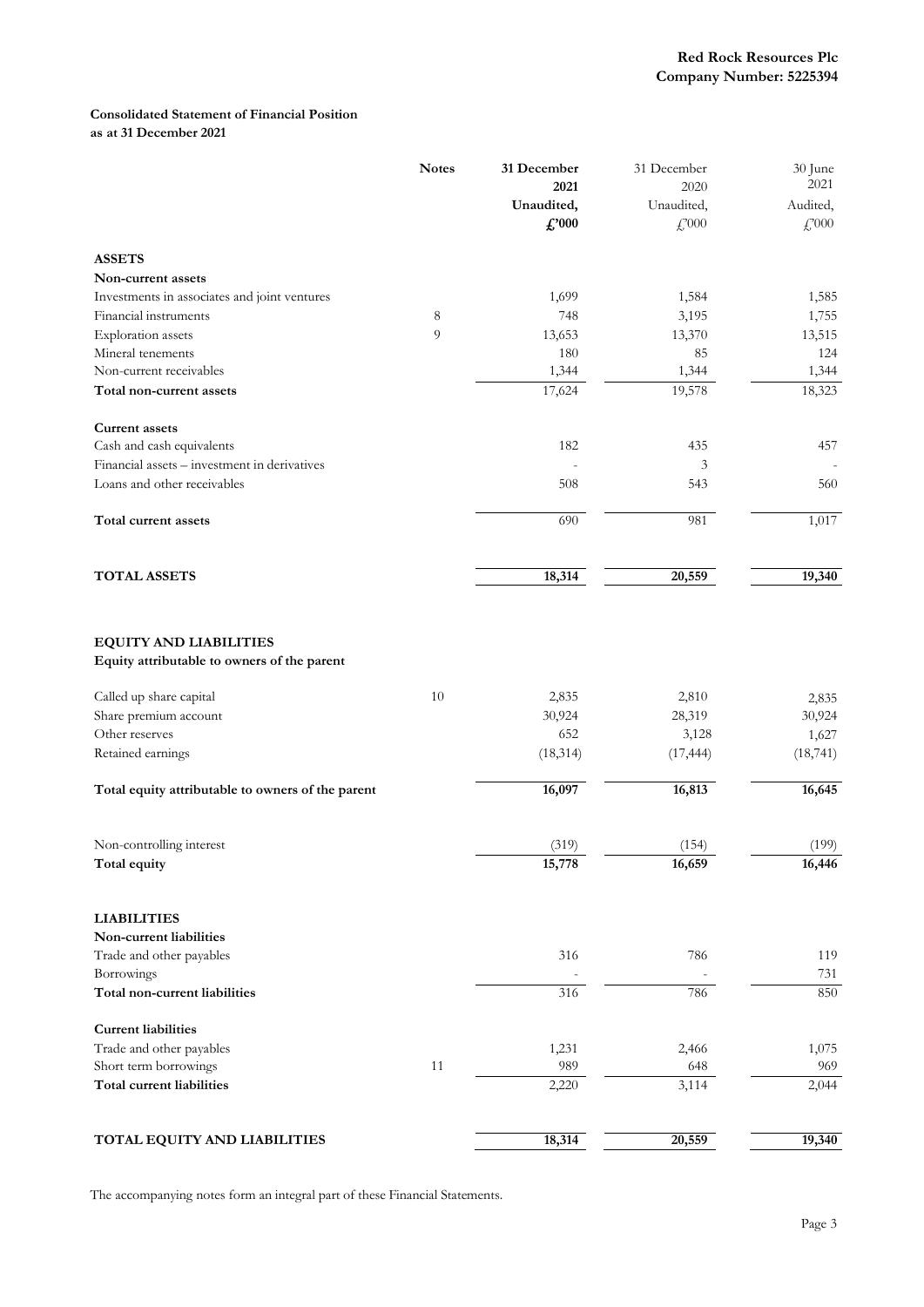## **Consolidated Statement of Income for the period ended 31 December 2021**

|                                                  | <b>Notes</b> | 6 months to 31<br>December<br>2021<br>Unaudited,<br>$f''_{000}$ | 6 months to 31<br>December<br>2020<br>Unaudited,<br>$\mathcal{L}^{000}$ |
|--------------------------------------------------|--------------|-----------------------------------------------------------------|-------------------------------------------------------------------------|
|                                                  |              |                                                                 |                                                                         |
| Administrative expenses                          | 4            | (620)                                                           | (472)                                                                   |
| Project development costs                        | 5            | (411)                                                           | (187)                                                                   |
| Exploration expenses<br>Other income             |              | (271)<br>44                                                     | (11)<br>28                                                              |
| Share of losses of associates and joint ventures |              |                                                                 |                                                                         |
| Foreign exchange gain/(loss)                     |              | (4)                                                             | 84                                                                      |
| Finance income/(expenses), net                   | 6            | (206)                                                           | 128                                                                     |
| (Loss)/profit for the period                     |              | (1, 468)                                                        | (430)                                                                   |
| Tax credit                                       |              |                                                                 |                                                                         |
| (Loss)/profit for the period                     | 7            | (1, 468)                                                        | (430)                                                                   |
| (Loss)/profit for the period attributable to:    |              |                                                                 |                                                                         |
| Equity holders of the parent                     |              | (1, 348)                                                        | (411)                                                                   |
| Non-controlling interest                         |              | (120)                                                           | (19)                                                                    |
|                                                  |              | (1, 468)                                                        | (430)                                                                   |
| (Loss)/profit per share                          |              |                                                                 |                                                                         |
| $(Loss)/profit$ per share – basic, pence         | 3            | (0.111)                                                         | (0.053)                                                                 |
| (Loss)/profit per share - diluted, pence         | 3            | (0.111)                                                         | (0.053)                                                                 |

The accompanying notes form an integral part of these Financial Statements.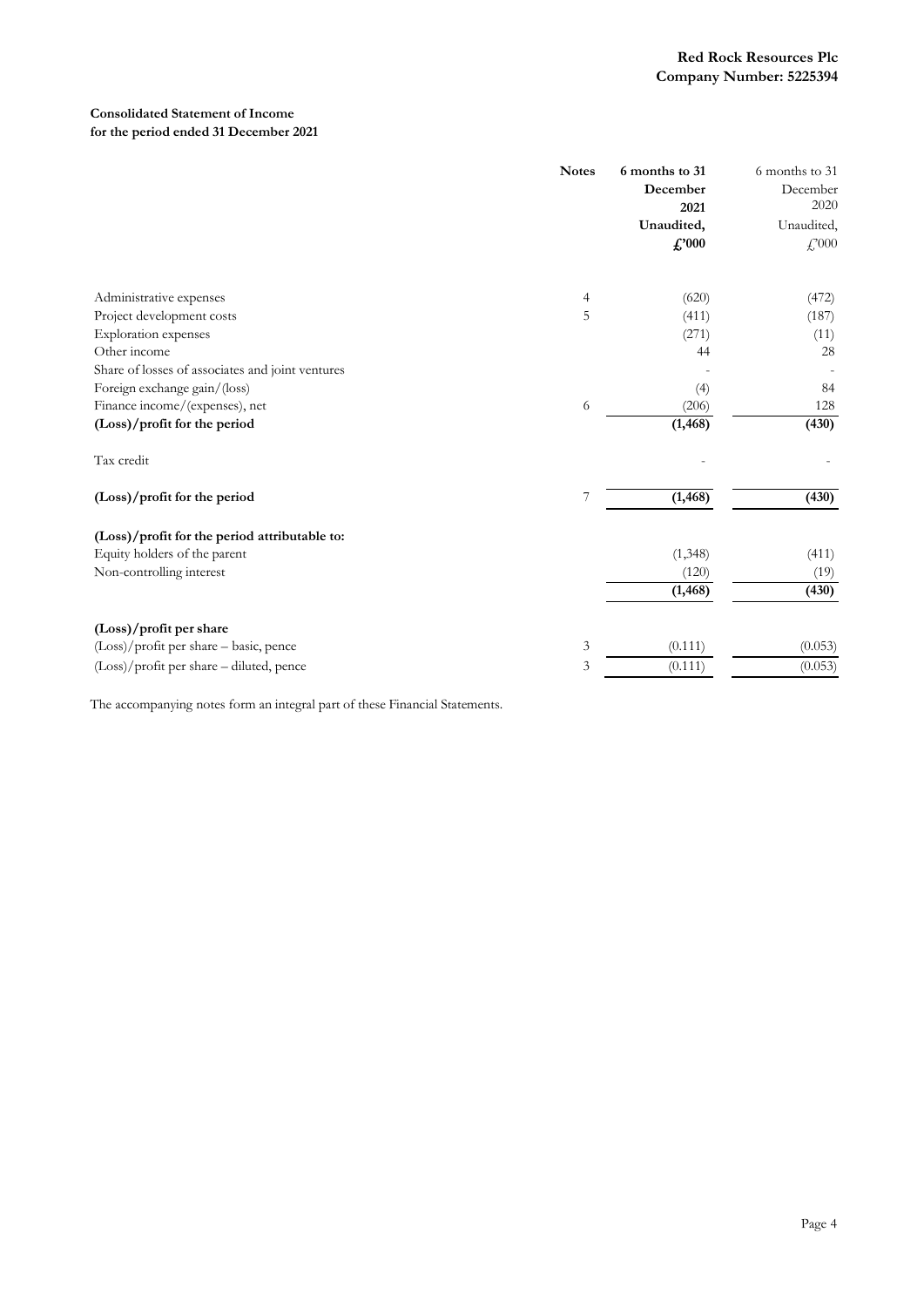## **Consolidated Statement of Comprehensive Income for the period ended 31 December 2021**

|                                                                                      | 6 months to 31            | 6 months to 31        |  |
|--------------------------------------------------------------------------------------|---------------------------|-----------------------|--|
|                                                                                      | December 2021             | December 2020         |  |
|                                                                                      | Unaudited, $f'_0$ , $000$ | Unaudited, $f$ , 2000 |  |
| (Loss) /profit for the period                                                        | (1, 468)                  | (430)                 |  |
| Transfer to revaluation reserve in relation to revaluation of FVTOCI<br>investments  | 183                       | 817                   |  |
| Gain on transfer of FVTOCI financial assets on disposal                              | 1,005                     |                       |  |
| Unrealised foreign currency loss arising upon retranslation of foreign<br>operations | (85)                      | (9)                   |  |
| Total comprehensive income/(loss) for the period                                     | (365)                     | 378                   |  |
| Total comprehensive income/(loss) for the period attributableto:                     |                           |                       |  |
| Equity holders of the parent                                                         | (245)                     | 397                   |  |
| Non-controlling interest                                                             | (120)                     | (19)                  |  |
|                                                                                      | (365)                     | 378                   |  |
|                                                                                      |                           |                       |  |

The accompanying notes form an integral part of these Financial Statements.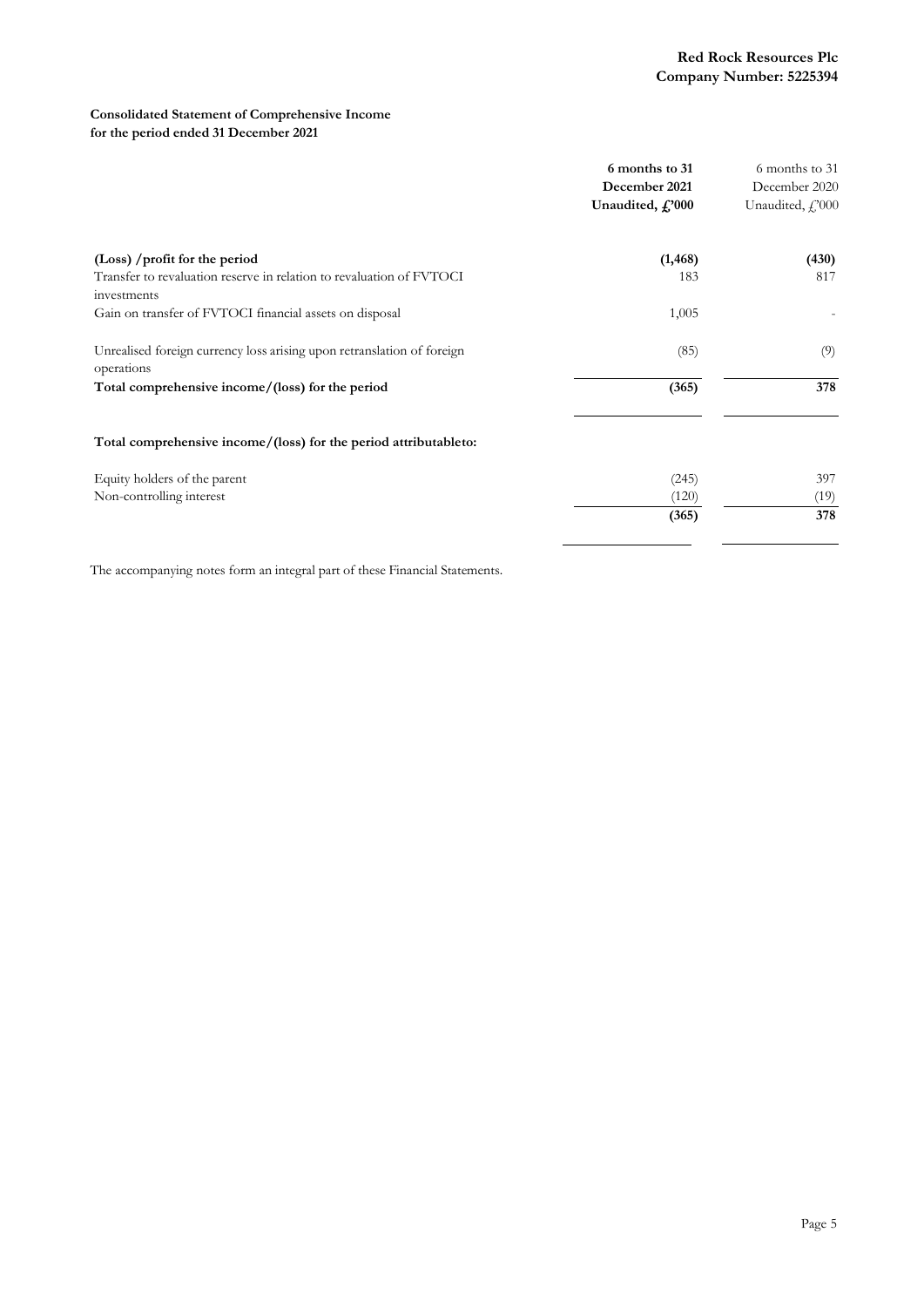## **Consolidated Statement of Changes in Equity for the period ended 31 December 2021**

The movements in equity during the period were as follows:

| Unaudited                                                                                                | Share<br>capital<br>$\pounds$ '000 | Share<br>premium<br>account<br>$\pounds 000$ | Retained<br>earnings<br>f.'000 | Other<br>reserves<br>$\pounds 000$ | Total<br>attributable<br>to owners of<br>the Parent<br>$f''_{000}$ | Non-<br>controlling<br>interest<br>$f''_{000}$ | Total<br>equity<br>$\pounds$ '000 |
|----------------------------------------------------------------------------------------------------------|------------------------------------|----------------------------------------------|--------------------------------|------------------------------------|--------------------------------------------------------------------|------------------------------------------------|-----------------------------------|
| As at 30 June 2021 (audited)<br>Changes in equity for the six-month<br>period ending 31<br>December 2021 | 2,835                              | 30,924                                       | (18, 741)                      | 1,627                              | 16,645                                                             | (199)                                          | 16,446                            |
| Loss for the period                                                                                      |                                    |                                              | (1, 348)                       |                                    | (1,348)                                                            | (120)                                          | (1, 468)                          |
| Transfer of FVTOCI relating to disposals                                                                 |                                    |                                              |                                | (1,073)                            | (1,073)                                                            |                                                | (1,073)                           |
| Transfer of FVTOCI relating to<br>revaluations                                                           |                                    |                                              |                                | 183                                | 183                                                                |                                                | 183                               |
| Gains on disposal of FVTOCI taken<br>directly to reserves                                                |                                    |                                              | 1,775                          |                                    | 1,775                                                              |                                                | 1,775                             |
| Unrealised foreign currency gains on<br>translation of foreign operations                                |                                    |                                              |                                | (85)                               | (85)                                                               |                                                | (85)                              |
| <b>Total comprehensive</b><br>income/(loss) for the period                                               | 2,835                              | 30,924                                       | (18, 314)                      | 652                                | 16,097                                                             | (319)                                          | 15,778                            |
| Transactions with shareholders                                                                           |                                    |                                              |                                |                                    |                                                                    |                                                |                                   |
| Total transactions with<br>shareholders                                                                  | $\overline{a}$                     | $\overline{a}$                               |                                | $\overline{a}$                     | $\overline{a}$                                                     |                                                |                                   |
| As at 31 December 2021<br>(unaudited)                                                                    | 2,835                              | 30,924                                       | (18, 314)                      | 652                                | 16,097                                                             | (319)                                          | 15,778                            |
| As at 30 June 2020 (audited)<br>Changes in equity for the six-month<br>period ending 31                  | 2,783                              | 26,909                                       | (17, 187)                      | 1,460                              | 13,965                                                             | (135)                                          | 13,830                            |
| December 2020<br>Loss for the period                                                                     |                                    |                                              | (411)                          |                                    | (411)                                                              | (19)                                           | (430)                             |
| Gains on sale of FVTOCI taken<br>directly to reserves                                                    |                                    |                                              | 154                            |                                    | 154                                                                |                                                | 154                               |
| Other comprehensive loss for the<br>period                                                               |                                    |                                              |                                | 651                                | 651                                                                |                                                | 651                               |
| Total comprehensive<br>income/(loss) for the period                                                      |                                    |                                              | (257)                          | 651                                | 394                                                                | (19)                                           | 375                               |
| As at 31 December 2020<br>(unaudited)                                                                    | 2,783                              | 26,909                                       | (17, 444)                      | 2,111                              | 14,359                                                             | (154)                                          | 14,205                            |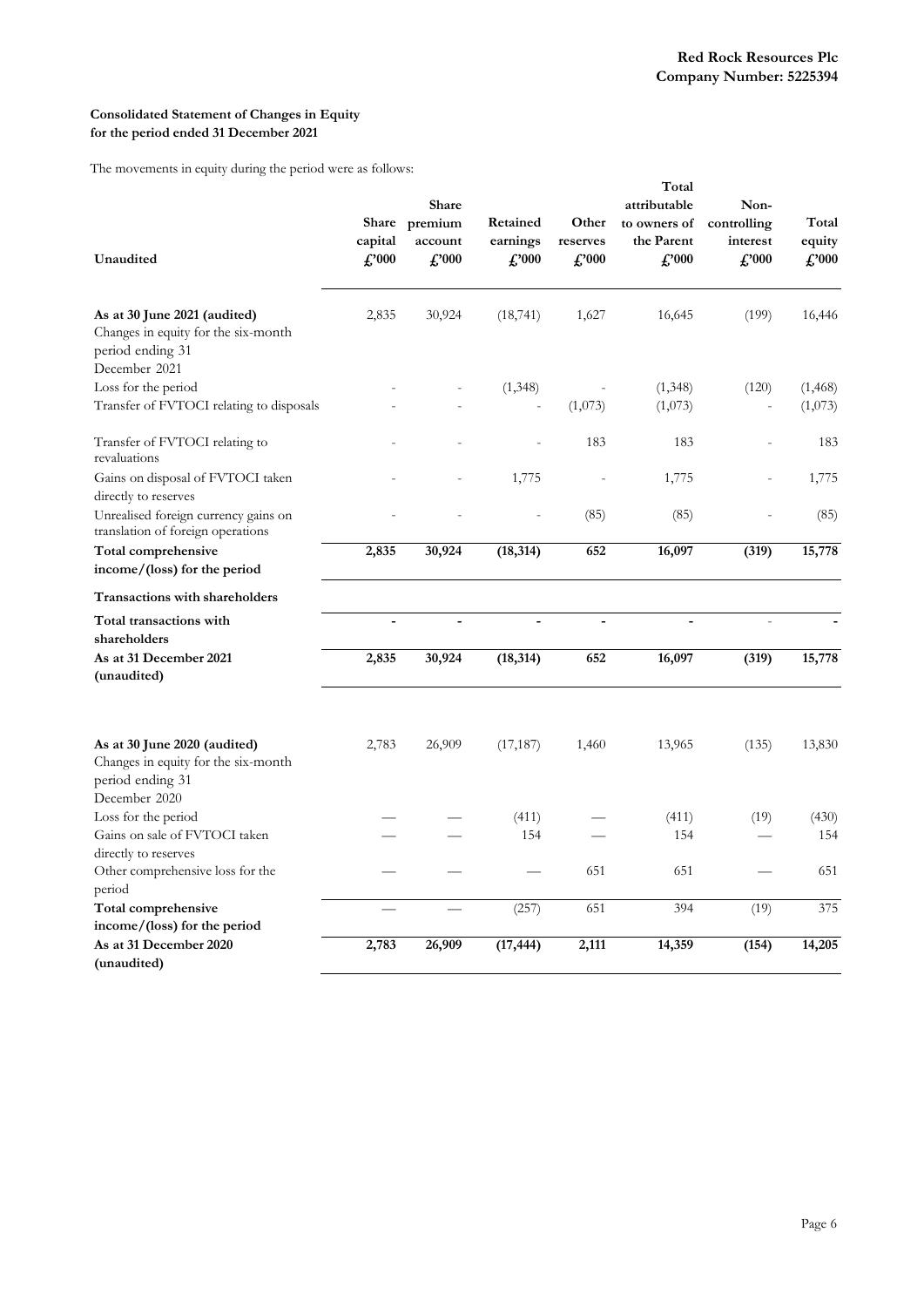|                                                                                       | <b>FVTOCI</b> | Foreign        | Share-         | Warrants       | Total          |
|---------------------------------------------------------------------------------------|---------------|----------------|----------------|----------------|----------------|
|                                                                                       | financial     | currency       | based          | reserve        | other          |
|                                                                                       | assets        | translation    | payment        |                | reserves       |
|                                                                                       | reserve       | reserve        | reserve        |                |                |
| Unaudited                                                                             | f''000        | $\pounds$ '000 | $\pounds 000$  | $\pounds$ '000 | $\pounds$ '000 |
| As at 30 June 2021 (audited)                                                          | 426           | 158            | 230            | 813            | 1,627          |
| Changes in equity for six months ended<br>31 December 2021                            |               |                |                |                |                |
| Transfer of FVTOCI reserve in relation to revaluation of<br><b>FVTOCI</b> investments | 183           |                |                |                | 183            |
| Decrease in FVTOCI reserve in relation to disposals                                   | (1,073)       |                |                |                | (1,073)        |
| Unrealised foreign currency loss on translation of foreign<br>operations              |               | (85)           |                |                | (85)           |
| Total other comprehensive income for the period                                       | (890)         | (85)           | $\blacksquare$ | $\blacksquare$ | (975)          |
| Transactions with shareholders                                                        |               |                |                |                |                |
| Total transactions with shareholders                                                  |               | $\blacksquare$ | $\frac{1}{2}$  | $\blacksquare$ |                |
| As at 31 December 2021 (unaudited)                                                    | (464)         | 73             | 230            | 813            | 652            |
|                                                                                       |               |                |                |                |                |
| As at 30 June 2020 (audited)                                                          | 1,157         | 139            | 164            |                | 1,460          |
| Changes in equity for six months ended<br>31 December 2020                            |               |                |                |                |                |
| Transfer of FVTOCI reserve in relation to revaluation of<br><b>FVTOCI</b> investments | 817           |                |                |                | 817            |
| Decrease in FVTOCI reserve in relation to disposals                                   | (157)         |                |                |                | (157)          |
| Unrealised foreign currency loss on translation of foreign<br>operations              |               | (9)            |                |                | (9)            |
| Total other comprehensive income for the period                                       | 660           | (9)            |                |                | (651)          |
| Transactions with shareholders                                                        |               |                |                |                |                |
| Share-based payments                                                                  |               |                | 66             |                | 66             |
| Warrants                                                                              |               |                |                | 951            | 951            |
| Total transactions with shareholders                                                  |               |                | 66             | 951            | 1,017          |
| As at 31 December 2020 (unaudited)                                                    | 1,817         | 130            | 230            | 951            | 3,128          |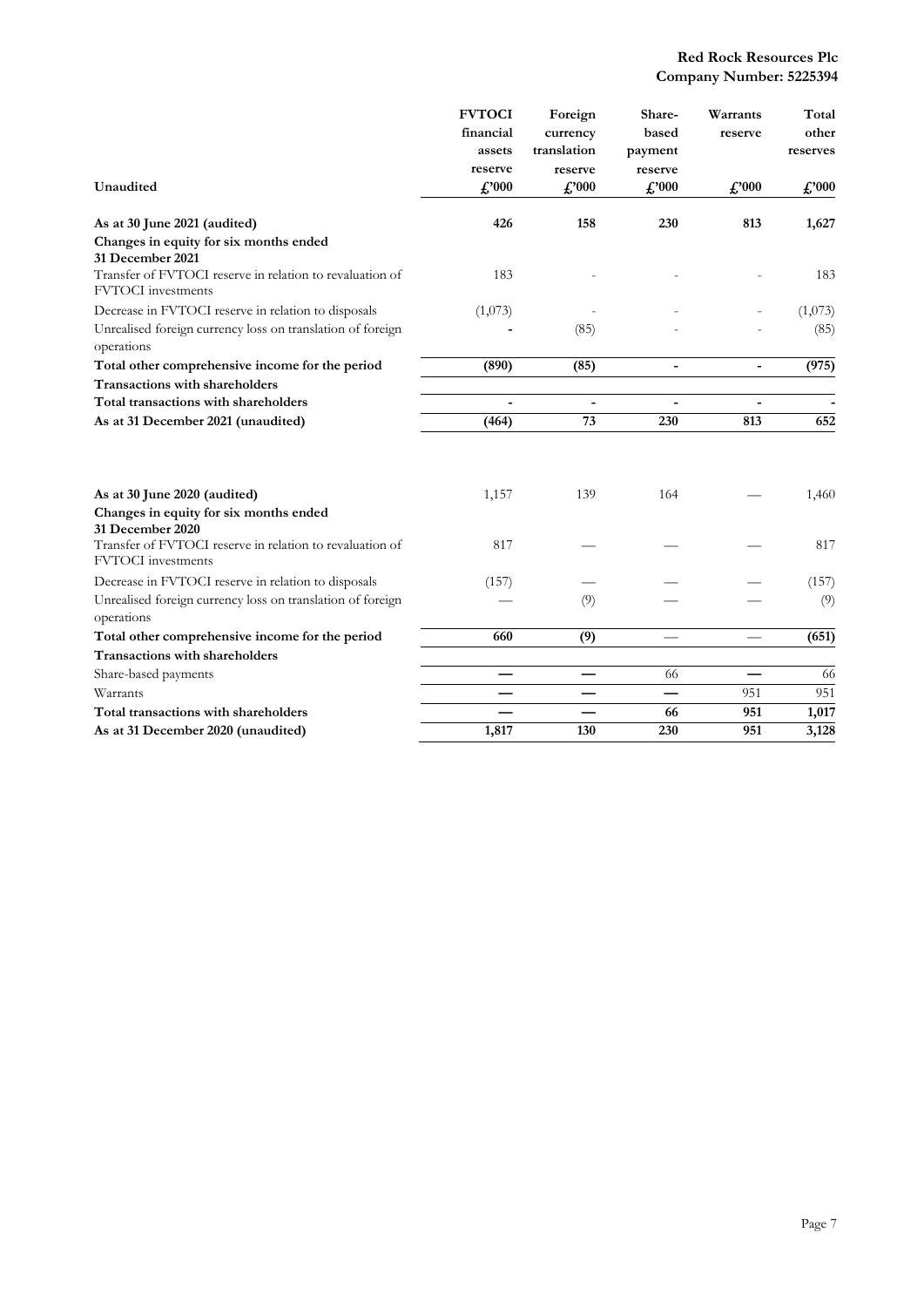## **Consolidated Statement of Cash Flows for the period ended 31 December 2021**

|                                                      | 6 months to 31 | 6 months to 31      |
|------------------------------------------------------|----------------|---------------------|
|                                                      | December 2021  | December 2020       |
|                                                      | Unaudited,     | Unaudited,          |
|                                                      | $\pounds 000$  | $\mathcal{L}^{000}$ |
| Cash flows from operating activities                 |                |                     |
| (Loss)/profit before tax                             | (1, 468)       | (430)               |
| Decrease/(Increase) in receivables                   | 51             | (8)                 |
| Increase/(Decrease) in payables                      | 354            | (294)               |
| Share-based payments                                 |                | 66                  |
| Depreciation                                         |                | 4                   |
| Finance income, net                                  | 205            | (128)               |
| Currency adjustments                                 | 4              | (84)                |
| Net cash outflow from operations                     | (854)          | (874)               |
| Cash flows from investing activities                 |                |                     |
| Dividends received                                   |                | 74                  |
| Proceeds from sale of investments                    | 1,808          | 373                 |
| Payments for capitalised exploration costs           | (138)          | (158)               |
| Payments to increase interest in tenements           | (56)           | (54)                |
| Payments to increase interest in associate           | (114)          | (370)               |
| Net cash (outflow)/inflow from investing activities  | 1,500          | (135)               |
| Cash flows from financing activities                 |                |                     |
| Proceeds from issue of shares                        |                | 1,000               |
| Share issue costs                                    |                | (50)                |
| Interest paid                                        | (205)          | (73)                |
| Proceeds from new borrowings                         | 100            | 545                 |
| Repayments of borrowings                             | (811)          | (50)                |
| Net cash inflow/(outflow) from financing activities  | (916)          | 1,372               |
| Net increase in cash and cash equivalents            | (270)          | 363                 |
|                                                      |                |                     |
| Cash and cash equivalents at the beginning of period | 457            | 53                  |
| Exchange losses on cash and cash equivalents         | (5)            | 19                  |
| Cash and cash equivalents at end of period           | 182            | 435                 |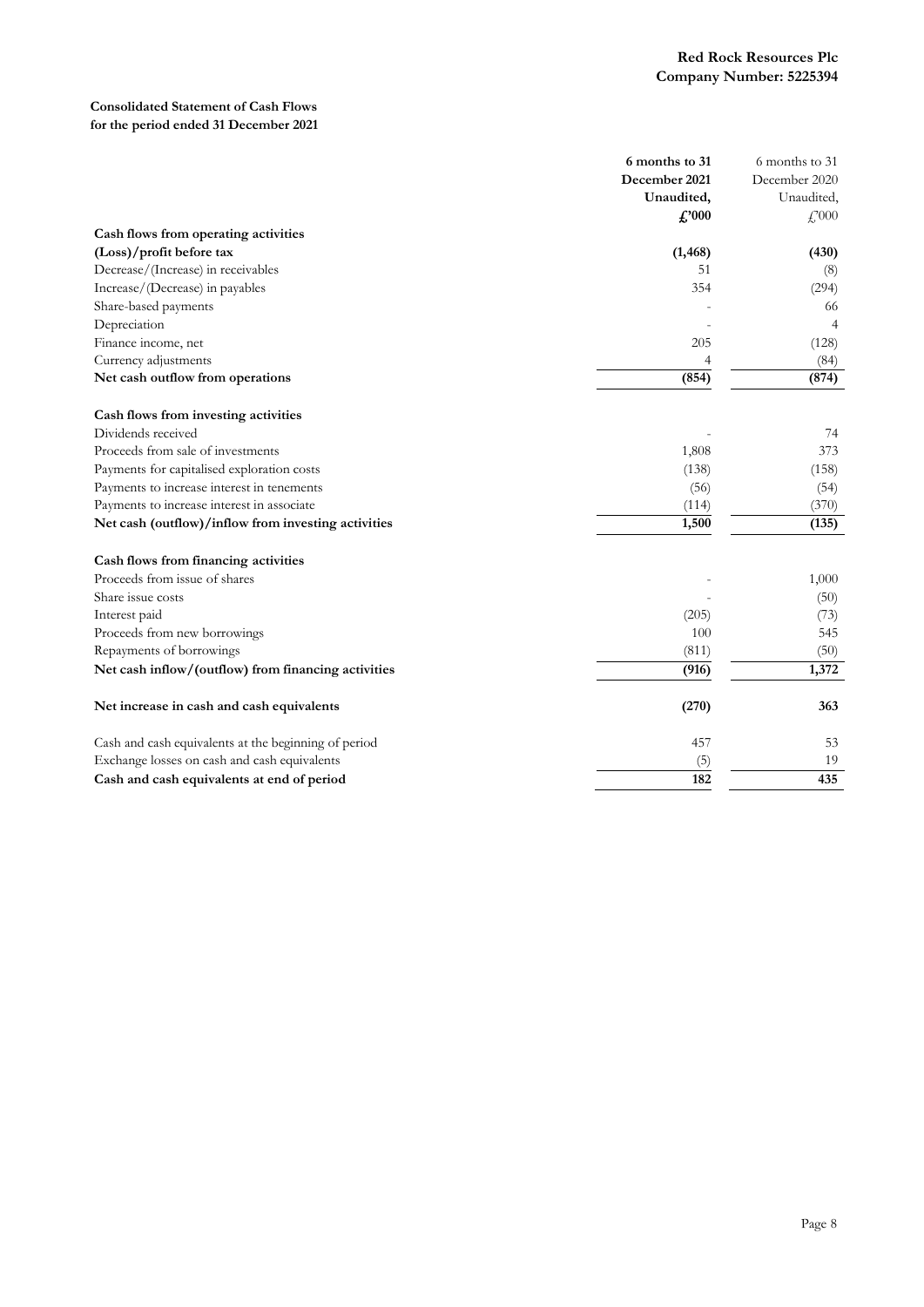## **Half-Yearly Report Notes for the period ended 31 December 2021**

## **1 Company and Group**

As at 31 December 2021, 30 June 2021 and 31 December 2020 the Company had one or more operating subsidiariesand has therefore prepared full and interim consolidated Financial Statements respectively.

The Company will report again for the year ending 30 June 2022.

The financial information contained in this half yearly report does not constitute statutory accounts as defined in section 435 of the Companies Act 2006. The financial information for the year ended 30 June 2021 has been extracted from the statutory accounts for the Group for that year. Statutory accounts for the year ended 30 June 2021, upon which the auditors gave an unqualified audit report, which did not contain a statement under Section 498(2) or (3) of the Companies Act 2006, have been filed with the Registrar of Companies.

### **2 Accounting Polices**

### **Basis of Preparation**

The consolidated interim financial information has been prepared in accordance with IAS 34 'Interim Financial Reporting.' The accounting policies applied by the Group in these condensed Consolidated Interim Financial Statements are the same as those applied by the Group in its Consolidated Financial Statements as at and for the year ended 30 June 2021, which have been prepared in accordance with IFRS.

### **3 Earnings Per Share**

The following reflects the loss and number of shares data used in the basic and diluted loss per share computations:

|                                                                                                                                                                                                                                      | 6 months to      | 6 months to      |
|--------------------------------------------------------------------------------------------------------------------------------------------------------------------------------------------------------------------------------------|------------------|------------------|
|                                                                                                                                                                                                                                      | 31 December 2021 | 31 December 2020 |
|                                                                                                                                                                                                                                      | Unaudited        | Unaudited        |
| Profit/(loss) attributable to equity holders of the<br>parent company, Thousand pounds Sterling                                                                                                                                      | (1,348)          | (411)            |
| Weighted average number of Ordinary shares of $f0.0001$<br>inissue, used for basic EPS                                                                                                                                               | 1,216,708,801    | 771,664,895      |
| Effect of all dilutive potential ordinary shares from potential<br>ordinary shares that would have to be issued, if all loan notes<br>convertible at the discretion of the noteholder converted at<br>the<br>beginning of the period |                  |                  |
| Weighted average number of Ordinary shares of $f0.0001$<br>in issue, including potential ordinary shares, used for<br>dilutedEPS                                                                                                     | 1,216,708,801    | 771,664,895      |
| $Profit/ (loss) per share - basic, pence$                                                                                                                                                                                            | (0.111)          | (0.053)          |
| $Profit/ (loss)$ per share – diluted, pence                                                                                                                                                                                          | (0.111)          | (0.053)          |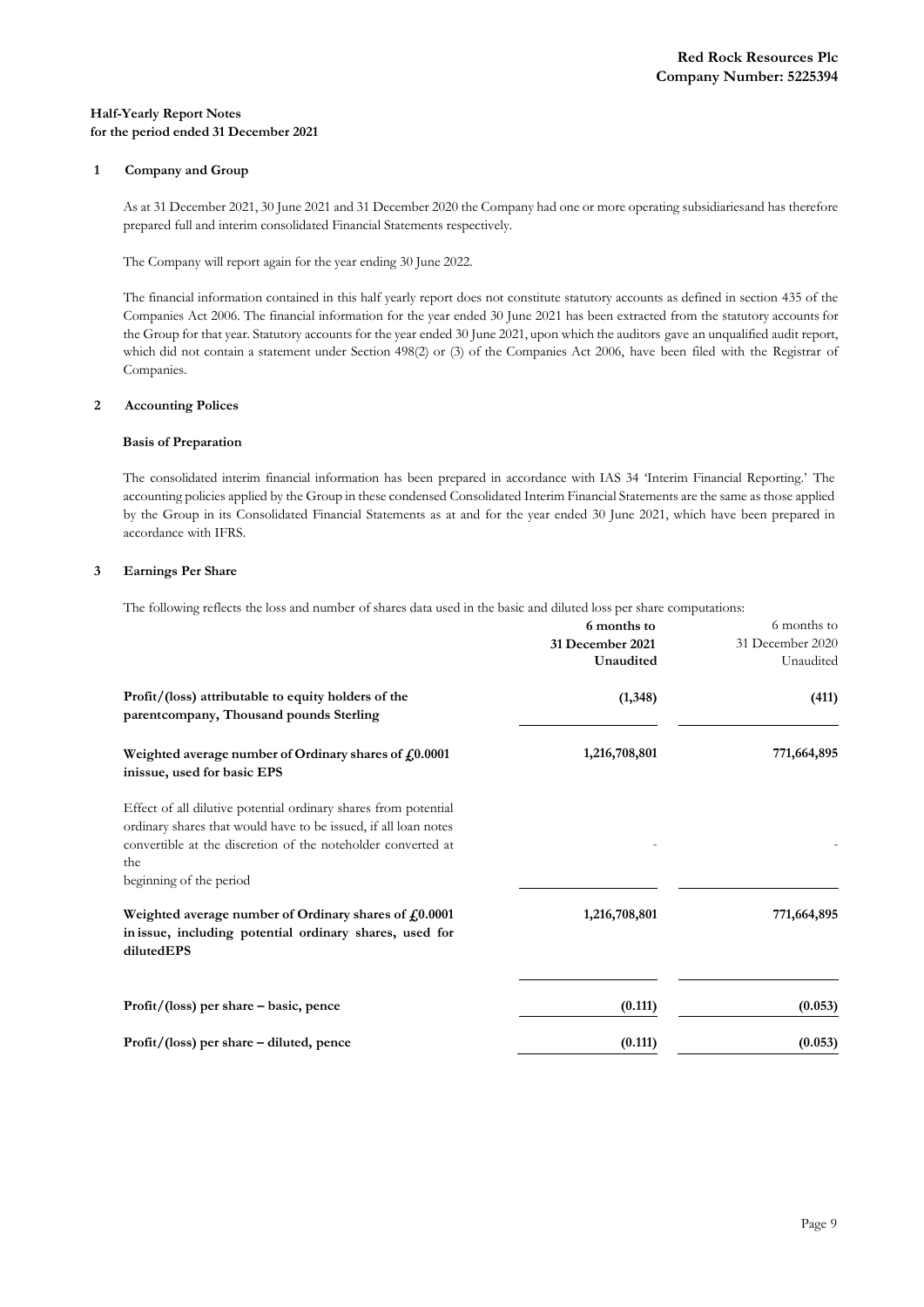### **3 Earnings Per Share, continued**

At 31 December 2021 and 31 December 2020, the effect of the following the instruments is anti-dilutive, therefore, they were not included into the diluted earnings per share calculation.

|                                                                                                                                                      | 6 months to<br>31 December 2021<br>Unaudited | 6 months to<br>31 December 2020<br>Unaudited |
|------------------------------------------------------------------------------------------------------------------------------------------------------|----------------------------------------------|----------------------------------------------|
|                                                                                                                                                      |                                              |                                              |
| Share options granted to employees – not vested and/or out of<br>the money                                                                           | 62,820,000                                   | 62,820,000                                   |
| Number of warrants given to shareholders as a part of placing                                                                                        |                                              |                                              |
| equity instruments – out of the money                                                                                                                | 380, 197, 618                                | 290,106,266                                  |
| Total number of contingently issuable shares that could                                                                                              |                                              |                                              |
| potentially dilute basic earnings per share in future                                                                                                | 443,017,618                                  | 352,926,266                                  |
|                                                                                                                                                      |                                              |                                              |
| Number of warrants – vested and in the money at year end but<br>not included into diluted EPS calculation due to their effect being<br>anti-dilutive |                                              | 36,562,500                                   |
| Number of share options granted to employees – vested and in                                                                                         |                                              |                                              |
| the money at year end but not included into diluted EPS                                                                                              |                                              |                                              |
| calculation due to their effect being anti-dilutive                                                                                                  |                                              |                                              |
| Total number of contingently issuable shares that could                                                                                              |                                              |                                              |
| potentially dilute basic earnings per share in future and anti-                                                                                      | 443,017,618                                  | 389,488,766                                  |
| dilutive potential ordinary shares that were not included into                                                                                       |                                              |                                              |
| the fully diluted EPS calculation                                                                                                                    |                                              |                                              |

There were no ordinary share transactions after 31 December 2021, that that could have changed the EPS calculations significantly if those transactions had occurred before the end of the reporting period.

#### **4 Administrative Expenses**

|                               | 6 months to<br>31 December 2021<br>Unaudited<br>$\pounds$ '000 | 6 months to<br>31 December 2020<br>Unaudited<br>$\mathcal{L}^{000}$ |
|-------------------------------|----------------------------------------------------------------|---------------------------------------------------------------------|
| <b>Staff Costs:</b>           |                                                                |                                                                     |
| Payroll                       | 273                                                            | 240                                                                 |
| Pension                       | 22                                                             | 9                                                                   |
| Consultants                   | 8                                                              | 8                                                                   |
| HMRC / PAYE                   | 21                                                             | 20                                                                  |
| Depreciation                  |                                                                | $\overline{4}$                                                      |
| <b>Professional Services:</b> |                                                                |                                                                     |
| Accounting                    | 36                                                             | 32                                                                  |
| Legal                         | 15                                                             | 5                                                                   |
| Marketing                     | 25                                                             | 31                                                                  |
| Other                         |                                                                | 3                                                                   |
| <b>Regulatory Compliance</b>  | 58                                                             | 62                                                                  |
| <b>Travel</b>                 | 47                                                             | 15                                                                  |
| Office and Admin:             |                                                                |                                                                     |
| General                       | 43                                                             | 20                                                                  |
| IT costs                      | 6                                                              | $\overline{2}$                                                      |
| Rent                          | 46                                                             | 17                                                                  |
| Insurance                     | 20                                                             | 4                                                                   |
| Total administrative expenses | 620                                                            | 472                                                                 |

Included in the above admin costs for the year are £174,000 in costs related to the administration of subsidiary project undertakings.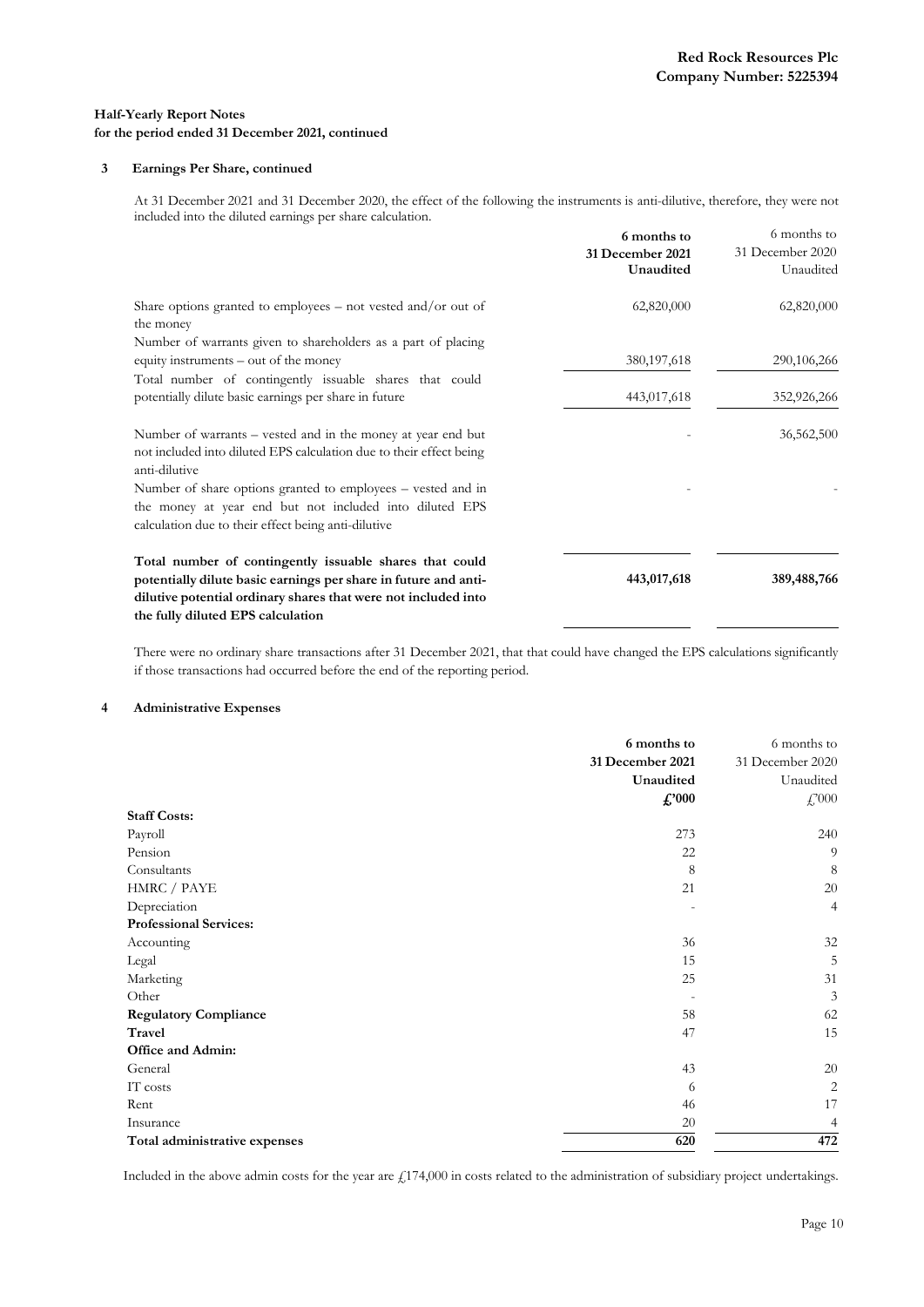## **5 Project Development Expenses**

Project development expenses include costs, incurred during the assessment and due diligence phases of a project, when material uncertainties exist regarding whether the project meets the Company's investment and development criteria and whether as a result the project will be advanced further.

|                                    | 6 months to      |                           |
|------------------------------------|------------------|---------------------------|
|                                    | 31 December 2021 | 31 December 2020          |
|                                    | Unaudited        | Unaudited                 |
|                                    | $\pounds$ '000   | $\textcolor{red}{f}$ ,000 |
| Project development expenses       |                  |                           |
| VUP (Congo)                        | 35               | 41                        |
| Zlata Bana (Slovakia)              |                  | 70                        |
| Galaxy (Congo)                     | 31               |                           |
| Luanshimba (Congo)                 | 106              | $\overline{\phantom{0}}$  |
| Kinsevere (Congo)                  | 3                |                           |
| Mid Migori Mines (Kenya)           | 10               | 14                        |
| Greenland                          | 69               | 62                        |
| Others                             | 157              |                           |
| Total project development expenses | 411              | 187                       |

## **6 Finance Income/(Expenses), Net**

|                                      | 6 months to<br>31 December 2021 | 6 months to<br>31 December 2020 |
|--------------------------------------|---------------------------------|---------------------------------|
|                                      | Unaudited<br>$\pounds$ '000     | Unaudited<br>$\pounds 000$      |
| Interest income                      | $\overline{\phantom{0}}$        | 152                             |
| Dividend income                      | $\overline{\phantom{0}}$        | 74                              |
| Interest expense                     | (206)                           | (98)                            |
| Total Finance income/(expenses), net | 206                             | 128                             |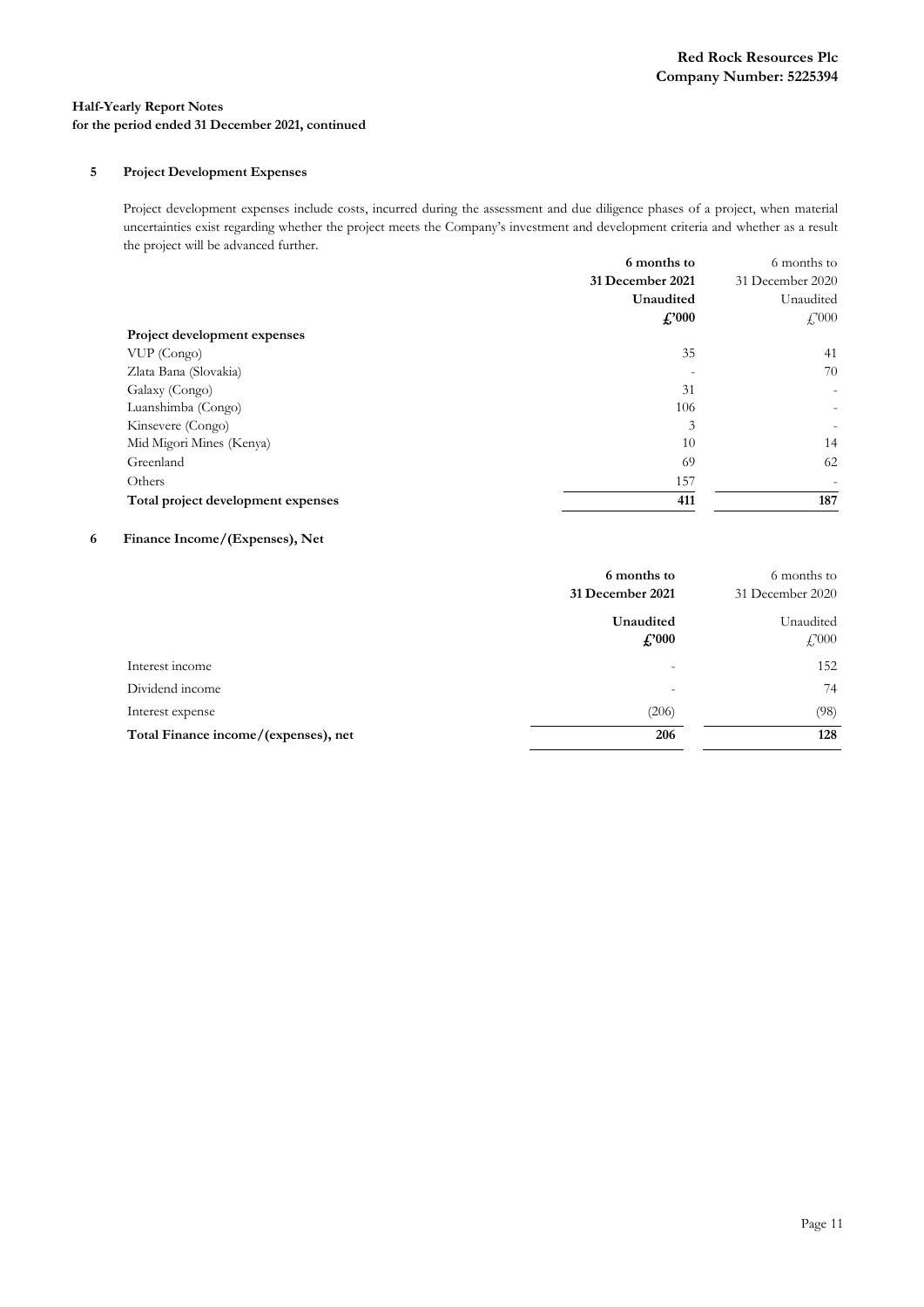## **7 Segmental Analysis**

|                                              | Kenyan<br>exploration | Australian<br>exploration exploration | <b>DRC</b>                            | Other<br>explora<br>tion           | Corporate<br>and<br>unallocated | Total          |
|----------------------------------------------|-----------------------|---------------------------------------|---------------------------------------|------------------------------------|---------------------------------|----------------|
| For the six-month period to 31 December 2021 | $f$ '000              | $\pounds$ '000                        | $\pounds 000$                         | $\pounds 000$                      | $\pounds$ '000                  | $\pounds$ '000 |
| Revenue                                      |                       |                                       |                                       |                                    |                                 |                |
| Total segment external revenue               |                       |                                       |                                       |                                    |                                 |                |
| Result                                       |                       |                                       |                                       |                                    |                                 |                |
| Segment results                              | (271)                 | (163)                                 | (174)                                 | (241)                              | (413)                           | (1,262)        |
| Loss before tax and finance costs            |                       |                                       |                                       |                                    |                                 | (1,262)        |
| Interest income                              |                       |                                       |                                       |                                    |                                 |                |
| Interest expense                             |                       |                                       |                                       |                                    |                                 | (206)          |
| Loss before tax                              |                       |                                       |                                       |                                    |                                 | (1, 468)       |
| Tax                                          |                       |                                       |                                       |                                    |                                 |                |
| Loss for the period                          |                       |                                       |                                       |                                    |                                 | (1, 468)       |
|                                              | Kenyan<br>exploration | Australian                            | <b>DRC</b><br>exploration exploration | Jupiter<br><b>Mines</b><br>Limited | Corporate<br>and<br>unallocated | Total          |
| For the six-month period to 31 December 2020 | $f$ '000              | $\pounds 000$                         | $\pounds 000$                         | $f$ '000                           | $\pounds 000$                   | $\pounds 000$  |
| Revenue                                      |                       |                                       |                                       |                                    |                                 |                |
| Total segment external revenue               |                       |                                       |                                       |                                    |                                 |                |
|                                              |                       |                                       |                                       |                                    |                                 |                |
| Result                                       |                       |                                       |                                       |                                    |                                 |                |
| Segment results                              | (30)                  | (45)                                  | (70)                                  | 74                                 | (413)                           | (484)          |
| Loss before tax and finance costs            |                       |                                       |                                       |                                    |                                 | (484)          |
| Interest income                              |                       |                                       |                                       |                                    |                                 | 152            |
| Interest expense                             |                       |                                       |                                       |                                    |                                 | (98)           |
| Loss before tax                              |                       |                                       |                                       |                                    |                                 | (430)          |
| Tax                                          |                       |                                       |                                       |                                    |                                 |                |

A measure of total assets and liabilities for each segment is not readily available and so this information has not been presented.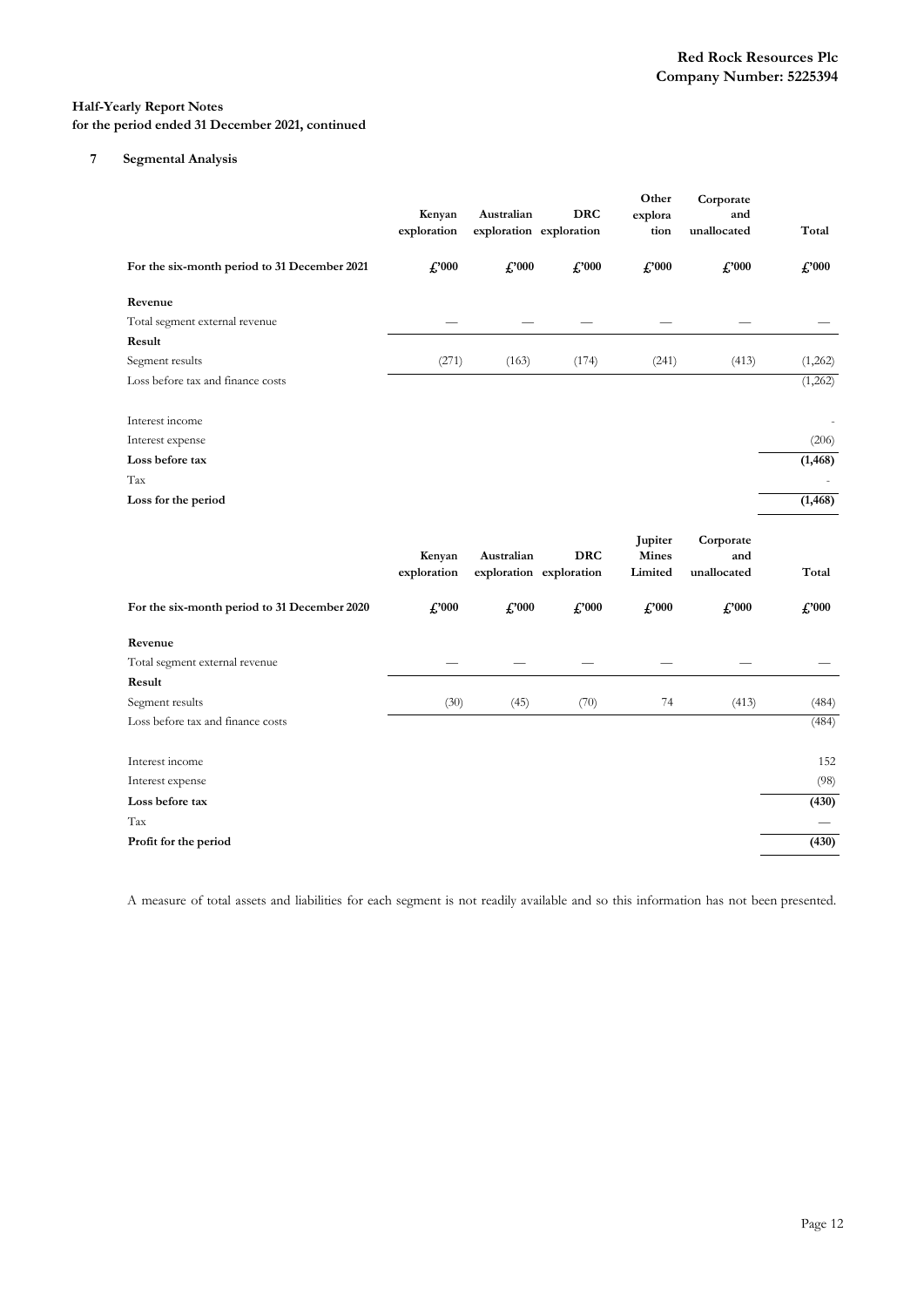## **8 Financial Instruments – Fair Value Through Other Comprehensive Income**

|                                | 31 December    | 31 December           | $30$ June                 |
|--------------------------------|----------------|-----------------------|---------------------------|
|                                | 2021           | 2020                  | 2021                      |
|                                | Unaudited      | Unaudited             | Audited                   |
|                                | $\pounds$ '000 | $\frac{17000}{25000}$ | $\textcolor{red}{f}$ ,000 |
| At the beginning of the period | 1,755          | 2,755                 | 2,755                     |
| Additions                      | 223            |                       | 143                       |
| Disposals                      | (1, 413)       | (376)                 | (401)                     |
| Change in fair value           | 183            | 816                   | (742)                     |
| At the end of the period       | 748            | 3,195                 | 1,755                     |

## **9 Exploration Assets**

|                                                    | 31 December                       | 31 December          | $30$ June                |
|----------------------------------------------------|-----------------------------------|----------------------|--------------------------|
|                                                    | 2021                              | 2020                 | 2021                     |
|                                                    | Unaudited                         | Unaudited            | Audited                  |
|                                                    | $\textcolor{red}{\mathcal{L}}000$ | $\frac{17000}{2000}$ | $\frac{17000}{25000}$    |
| At the beginning of the period                     | 13,515                            | 11,858               | 11,858                   |
| Additions                                          | 138                               | 176                  | 1,657                    |
| Amounts payable under earn-in agreement            | $\overline{\phantom{0}}$          | 1,231                | $\overline{\phantom{a}}$ |
| Reclassification from non-current financial assets | $\overline{\phantom{0}}$          | 105                  |                          |
| At the end of the period                           | 13,653                            | 13,370               | 13,515                   |

## **10 Share Capital of the Company**

|    |                                     |                    | Number                | Nominal,<br>$\angle 000$ |
|----|-------------------------------------|--------------------|-----------------------|--------------------------|
|    | Deferred shares of £0.0009 each     |                    | 2,371,116,172         | 2,134                    |
|    | A deferred shares of £0.000096 each |                    | 6,033,861,125         | 579                      |
|    | Ordinary shares of £0.0001 each     |                    | 1,216,708,801         | 122                      |
|    | As at 31 December 2021              |                    |                       | 2,835                    |
| 11 | <b>Short-Term Borrowings</b>        |                    |                       |                          |
|    |                                     | 31 December        | 31 December           | 30 June                  |
|    |                                     | 2021               | 2020                  | 2021                     |
|    |                                     | Unaudited          | Unaudited             | Audited                  |
|    |                                     | $\frac{17000}{25}$ | $\frac{17000}{25000}$ | $\frac{17000}{25000}$    |
|    | Loan from institutional investors   | 248                | 648                   | 969                      |
|    | Project acquisition loan notes      | 741                |                       |                          |

**At the end of the period 989 648 969**

#### **Reconciliation of Liabilities Arising from Financing Activities**

| Group               | 30 June<br>2021<br>$\pounds 000$ | Cash flow<br>received<br>$\pounds$ '000 | Cash flow<br>loans principal re-<br>payment<br>$\pounds$ '000 | Cash flow<br>Interest re-<br>payment<br>$\pounds$ '000 | Non-cash<br>flow<br>Reclassification<br>$\pounds$ '000 | Non-cash<br>flow Forex<br>movement<br>$\pounds$ '000 | <b>31 Dec</b><br>2021<br>$\pounds$ '000 |
|---------------------|----------------------------------|-----------------------------------------|---------------------------------------------------------------|--------------------------------------------------------|--------------------------------------------------------|------------------------------------------------------|-----------------------------------------|
| Loan from           |                                  |                                         |                                                               |                                                        |                                                        |                                                      |                                         |
| institutional       |                                  |                                         |                                                               |                                                        |                                                        |                                                      |                                         |
| investors           | 969                              | 100                                     | (811)                                                         | (10)                                                   |                                                        | $\overline{\phantom{0}}$                             | 248                                     |
| Project acquisition |                                  |                                         |                                                               |                                                        |                                                        |                                                      |                                         |
| notes               | $\overline{\phantom{a}}$         | ٠                                       | $\overline{\phantom{a}}$                                      |                                                        | 731                                                    | 10                                                   | 741                                     |
| Total               | 969                              | 100                                     | (811)                                                         | (10)                                                   | 731                                                    | 10                                                   | 989                                     |